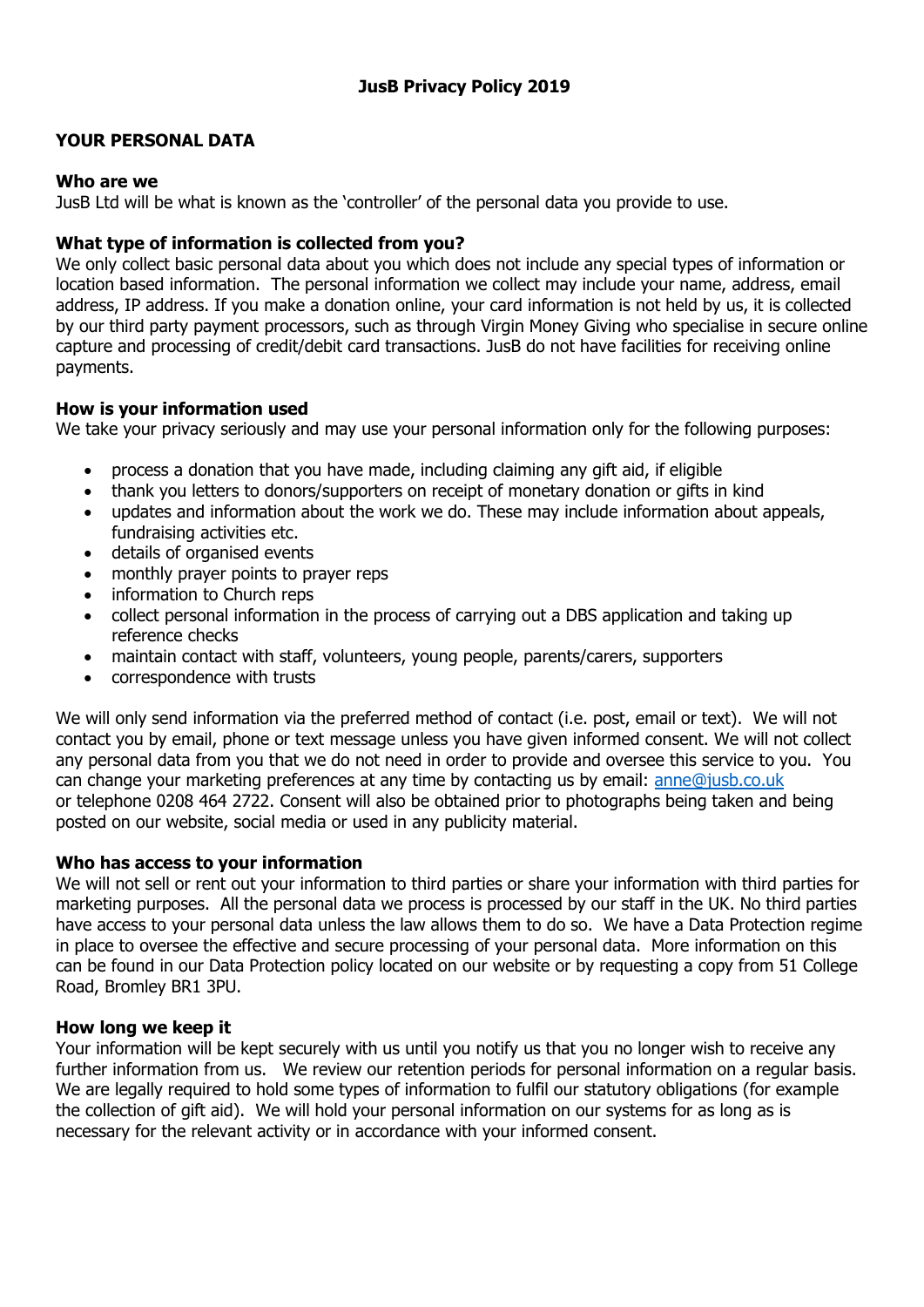### **What are your rights?**

If at any point you believe the information we process on you is incorrect you can request to see this information and even have it corrected or deleted. If you would like a copy of some or all of your personal information, please email or write to us at the following address:-

Ned McWhirter Project Manager 51 College Road, Bromley BR1 3PU

#### [ned.@jusb.co.uk](mailto:Ned.@jusb.co.uk)

We want to make sure that your personal information is accurate and up to date. If you wish to raise a complaint on how we have handled your personal data, you can contact our Project Manager who will investigate the matter. If you are not satisfied with our response or believe we are processing your personal data not in accordance with the law you can complain to the Information Commissioner's Office (ICO). Telephone 0303 123 1113.

### **Under 18**

We design the processes by which a child can exercise their data protection rights with the child in mind, and make them easy for children to access and understand. We allow competent children to exercise their own data protection rights. If our original processing was based on consent provided when the individual was a child, then we comply with requests for erasure whenever we can. We design our processes so that, as far as possible, it is as easy for a child to get their personal data erased as it was for them to provide it in the first place. We require this information for consent, contact details, emergency contacts and monitoring and evaluation purposes. We do not share this information without permission, unless required to do so by law.

### **COOKIE POLICY**

### **What are cookies?**

Cookies are small text files that are placed on your device (for example your computer or phone) by websites that you visit. They are used extensively in order to make websites work, or work more efficiently, as well as collect statistical data about your browsing actions and patterns, but do not identify you as an individual. We have a cookie disclaimer on our website which can be visited at [www.jusb.co.uk](http://www.jusb.co.uk/) This disclaimer will be shown the first time a user browses website.

#### **How we use cookies?**

We do not use cookies to gather personal information about you. We use Google Analytics and Google Ad-Words to get information about how you use the website. This information is stored in cookies. The cookies send that information (including your IP address) to Google, who stores it on servers in the United States.

Google uses that information to evaluate your use of the website, to produce reports on website activity for website operators and to provide other services relating to website activity and internet usage. Google may also send this information to third parties where required to do so by law, or where such third parties process the information on Google's behalf.

Google will not associate your IP address with any other data held by Google.

By accepting cookies from this website, you consent to Google processing data about your activity in the manner and for the purposes set out above.

### **Cookies on this website and how to reject them:**